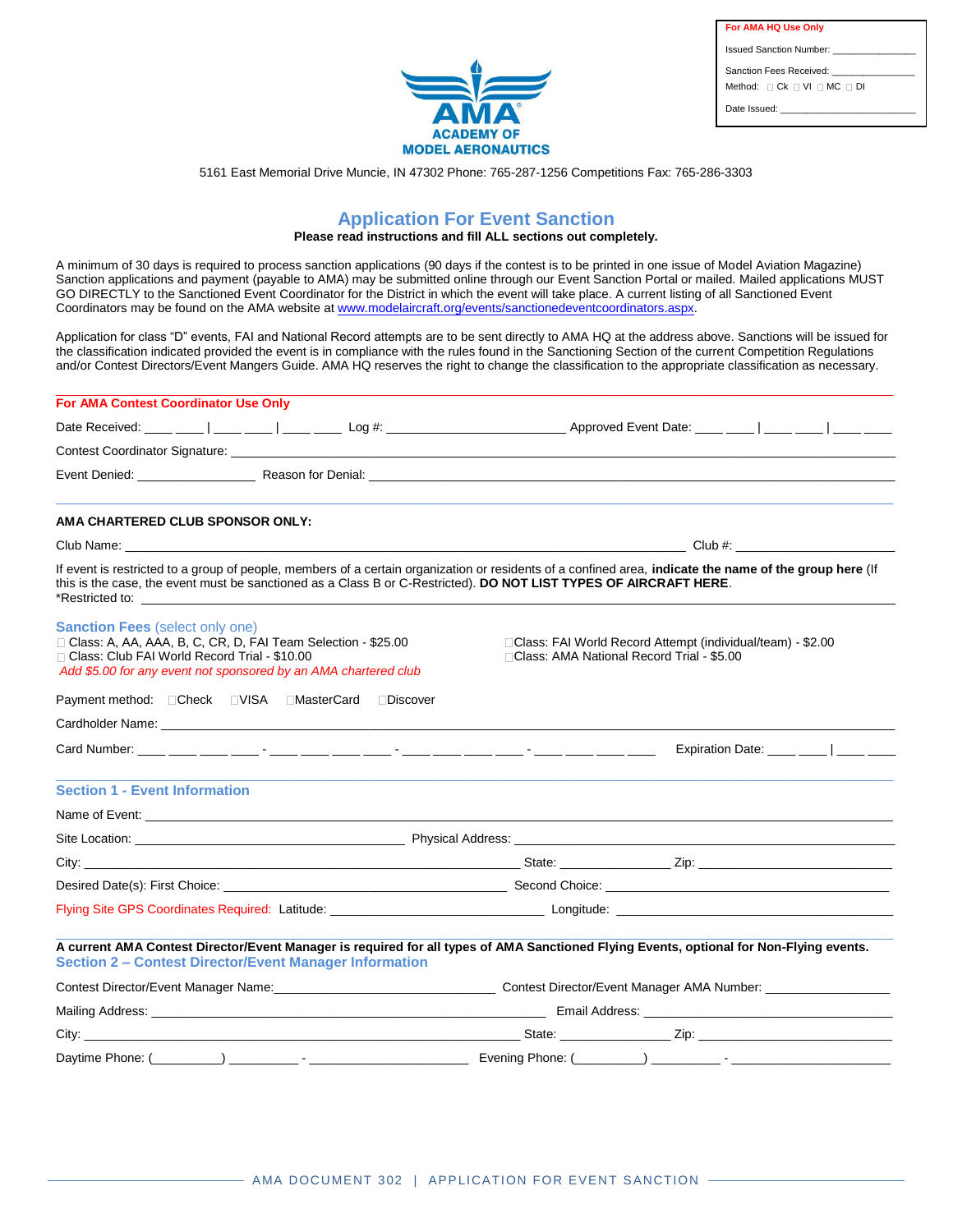## **Section 3 - Event Classification (select only one)**

## **Rule Book Events:**

 $\Box$  A  $\Box$ AA  $\Box$ B (Restricted to members of a certain organization or group) □FAI Team Selections □FAI World Record Attempt (individual/team) □FAI Club World Record Trial □AMA National Record Attempt **Non-Rule Book Events:**

- C Unrestricted entry
- C Restricted entry (Event restricted to a group of people, members of a certain organization, or residents of a confined area)
- D Demonstrations

## **Section 4 - Official Event Rules Deviation Information**

**(AMA Competition Regulation Only. Do NOT list unofficial event information here - see Section 7)**

You must list any deviations from the current rules and regulations below. The AMA Technical Director must approve all competition regulation deviations. Any approved deviations must be handled as indicated in the AMA Competition Regulations General Information section, under Contest Directors. Any special safety precautions should also be indicated below.

 $\_$  , and the state of the state of the state of the state of the state of the state of the state of the state of the state of the state of the state of the state of the state of the state of the state of the state of the

\_\_\_\_\_\_\_\_\_\_\_\_\_\_\_\_\_\_\_\_\_\_\_\_\_\_\_\_\_\_\_\_\_\_\_\_\_\_\_\_\_\_\_\_\_\_\_\_\_\_\_\_\_\_\_\_\_\_\_\_\_\_\_\_\_\_\_\_\_\_\_\_\_\_\_\_\_\_\_\_\_\_\_\_\_\_\_\_\_\_\_\_\_\_\_\_\_\_\_\_\_\_\_\_\_\_\_\_\_\_\_\_\_\_\_\_\_\_\_\_\_ \_\_\_\_\_\_\_\_\_\_\_\_\_\_\_\_\_\_\_\_\_\_\_\_\_\_\_\_\_\_\_\_\_\_\_\_\_\_\_\_\_\_\_\_\_\_\_\_\_\_\_\_\_\_\_\_\_\_\_\_\_\_\_\_\_\_\_\_\_\_\_\_\_\_\_\_\_\_\_\_\_\_\_\_\_\_\_\_\_\_\_\_\_\_\_\_\_\_\_\_\_\_\_\_\_\_\_\_\_\_\_\_\_\_\_\_\_\_\_\_\_ \_\_\_\_\_\_\_\_\_\_\_\_\_\_\_\_\_\_\_\_\_\_\_\_\_\_\_\_\_\_\_\_\_\_\_\_\_\_\_\_\_\_\_\_\_\_\_\_\_\_\_\_\_\_\_\_\_\_\_\_\_\_\_\_\_\_\_\_\_\_\_\_\_\_\_\_\_\_\_\_\_\_\_\_\_\_\_\_\_\_\_\_\_\_\_\_\_\_\_\_\_\_\_\_\_\_\_\_\_\_\_\_\_\_\_\_\_\_\_\_\_  $\_$  , and the set of the set of the set of the set of the set of the set of the set of the set of the set of the set of the set of the set of the set of the set of the set of the set of the set of the set of the set of th

 $\_$  , and the state of the state of the state of the state of the state of the state of the state of the state of the state of the state of the state of the state of the state of the state of the state of the state of the

## **Section 5 - Competition Regulations Events**

**CIRCLE** the event numbers being flown at this event. For each event number circled, indicate clearly the age classifications being flown at the event. **Checking** "Youth-Junior" (age 0-14 by July 1), "Youth-Senior" (ages15-18 by July 1), or "Adult" (age 19 or up by July 1), indicates that only that age group may participate in the event. **Checking** each age classification separately indicates that those in each age classification will compete only against others in their age group. **Circling** age groups indicates that all may participate in the event combined, regardless of their age. For example:





**CONTROL LINE COMBAT**  $(3281)$ Combat Slow Combat



In the example on the left, Youth-Junior and Youth-Senior age groups are combined, and the Adult age group will compete separately. In the example on the right, Youth-Senior and Adult age groups will compete separately.

*\*See FAI Sporting Code*

|        | <b>OUTDOOR FREE FLIGHT</b>             |                              | 163    | CO <sub>2</sub>                                   | $\Box YJ \Box YS \Box A$     |  |
|--------|----------------------------------------|------------------------------|--------|---------------------------------------------------|------------------------------|--|
| $101*$ | 1/2A Gas                               | $\Box YJ \Box YS \Box A$     | 164    | Large CO <sub>2</sub>                             | $\Box YJ \Box YS \Box A$     |  |
| $102*$ | A Gas                                  | $\Box YJ$ $\Box YS$ $\Box A$ | 165    | E36 Electric                                      | $\Box YJ$ $\Box YS$ $\Box A$ |  |
| $103*$ | <b>B</b> Gas                           | $\Box YJ \Box YS \Box A$     | 166    | F <sub>1</sub> S                                  | □YJ □YS □A                   |  |
| $104*$ | C Gas                                  | $\Box YJ \Box YS \Box A$     |        |                                                   |                              |  |
| $105*$ | D Gas                                  | $\Box YJ$ $\Box YS$ $\Box A$ |        | <b>INDOOR FREE FLIGHT</b>                         |                              |  |
| $106*$ | Payload                                | $\Box YJ$ $\Box YS$ $\Box A$ | 201    | <b>HL Stick</b>                                   | □YJ □YS □A                   |  |
| 107    | Cargo                                  | $\Box YJ \Box YS \Box A$     | 202    | <b>Intermediate Stick</b>                         | □YJ □YS □A                   |  |
| 108    | 1/2A Classic Gas                       | $\Box YJ$ $\Box YS$ $\Box A$ | $203*$ | F <sub>1</sub> D Rubber                           | $\Box YJ$ $\Box YS$ $\Box A$ |  |
| 109    | A/B Classic Gas                        | $\Box YJ$ $\Box YS$ $\Box A$ | 204    | Cabin                                             | <b>DYJ DYS DA</b>            |  |
| 110    | C/D Classic Gas                        | $\Box YJ \Box YS \Box A$     | 205    | Manhattan                                         | $\Box YJ$ $\Box YS$ $\Box A$ |  |
| 120    | Mulvihill                              | $\Box YJ$ $\Box YS$ $\Box A$ | 206    | Easy B                                            | □YJ □YS □A                   |  |
| 121    | Big E                                  | $\Box YJ \Box YS \Box A$     | 207    | Pennyplane                                        | □YJ □YS □A                   |  |
| 122    | Dawn Unlimited                         | $\Box YJ \Box YS \Box A$     | 208    | <b>Limited Pennyplane</b>                         | □YJ □YS □A                   |  |
| 124    | $P-30$                                 | $\Box YJ \Box YS \Box A$     | 209    | Helicopter                                        | <b>DYJ DYS DA</b>            |  |
| 125    | Ornithopter                            | $\Box YJ \Box YS \Box A$     | 210    | Ornithopter                                       | $\Box YJ \Box YS \Box A$     |  |
| 126    | Autogiro                               | $\Box YJ$ $\Box YS$ $\Box A$ | 211    | Autogiro                                          | $\Box YJ$ $\Box YS$ $\Box A$ |  |
| 127    | Helicopter                             | $\Box YJ \Box YS \Box A$     | 212    | <b>HL</b> Glider                                  | $\Box YJ \Box YS \Box A$     |  |
| 128    | Moffett                                | $\Box YJ$ $\Box YS$ $\Box A$ | 214    | <b>ROG Stick</b>                                  | $\Box YJ$ $\Box YS$ $\Box A$ |  |
| 129    | <b>Bostonian</b>                       | $\Box YJ$ $\Box YS$ $\Box A$ | 215    | Bostonian                                         | $\Box YJ \Box YS \Box A$     |  |
| 130    | <b>Rubber Speed</b>                    | $\Box YJ \Box YS \Box A$     | $217*$ | F <sub>1</sub> L EZ <sub>B</sub>                  | <b>DYJ DYS DA</b>            |  |
| 140    | <b>HL Glider</b>                       | $\Box YJ$ $\Box YS$ $\Box A$ | 218    | <b>STD Class Catapult Glider</b>                  | $\Box YJ$ $\Box YS$ $\Box A$ |  |
| 142    | <b>Catapult Glider</b>                 | $\Box YJ$ $\Box YS$ $\Box A$ | 219    | Unlimited Class Catapult Glider                   | $\Box YJ$ $\Box YS$ $\Box A$ |  |
| $150*$ | F1A-A2 Glider                          | $\Box YJ \Box YS \Box A$     | 220    | Mini Stick                                        | $\Box YJ \Box YS \Box A$     |  |
| $151*$ | F <sub>1</sub> B Wakefield             | $\Box YJ \Box YS \Box A$     | 221    | Free Flight Electric Power                        | □YJ □YS □A                   |  |
| $152*$ | F1C Power                              | $\Box YJ$ $\Box YS$ $\Box A$ | 222    | $A-6$                                             | $\Box YJ$ $\Box YS$ $\Box A$ |  |
| $153*$ | F1G Coupe d'Hiver                      | $\Box YJ \Box YS \Box A$     | 223    | F <sub>1</sub> M                                  | $\Box YJ \Box YS \Box A$     |  |
| $154*$ | F <sub>1</sub> H-A <sub>1</sub> Glider | $\Box YJ$ $\Box YS$ $\Box A$ | 224    | F <sub>1</sub> R                                  | $\Box YJ$ $\Box YS$ $\Box A$ |  |
| 155*   | F1J 1/2A Class Power 1                 | $\Box YJ$ $\Box YS$ $\Box A$ | 225    | Indoor Electric Duration                          | □YJ □YS □A                   |  |
| 156*   | F1K-CO2                                | $\Box YJ$ $\Box YS$ $\Box A$ | 226    | Open Class Electric Indoor RC Duration DYJ DYS DA |                              |  |
| $157*$ | F1E Slope Soaring Glider               | $\Box YJ$ $\Box YS$ $\Box A$ | 227    | $P-18$                                            | <b>DYJ DYS DA</b>            |  |
| $158*$ | F <sub>1</sub> P Power                 | $\Box YJ \Box YS \Box A$     |        |                                                   |                              |  |
| 159*   | F1Q Electric Power                     | $\Box YJ$ $\Box YS$ $\Box A$ |        | <b>CONTROL LINE SPEED</b>                         |                              |  |
| 160    | Electric A                             | $\Box YJ$ $\Box YS$ $\Box A$ | 301    | 1/2A Speed                                        | $\Box YJ$ $\Box YS$ $\Box A$ |  |
| 161    | Electric B                             | $\Box YJ \Box YS \Box A$     | 302    | A Speed                                           | $\Box YJ$ $\Box YS$ $\Box A$ |  |
| 162    | Rocket                                 | $\Box YJ$ $\Box YS$ $\Box A$ | 303    | <b>B</b> Speed                                    | $\Box YJ$ $\Box YS$ $\Box A$ |  |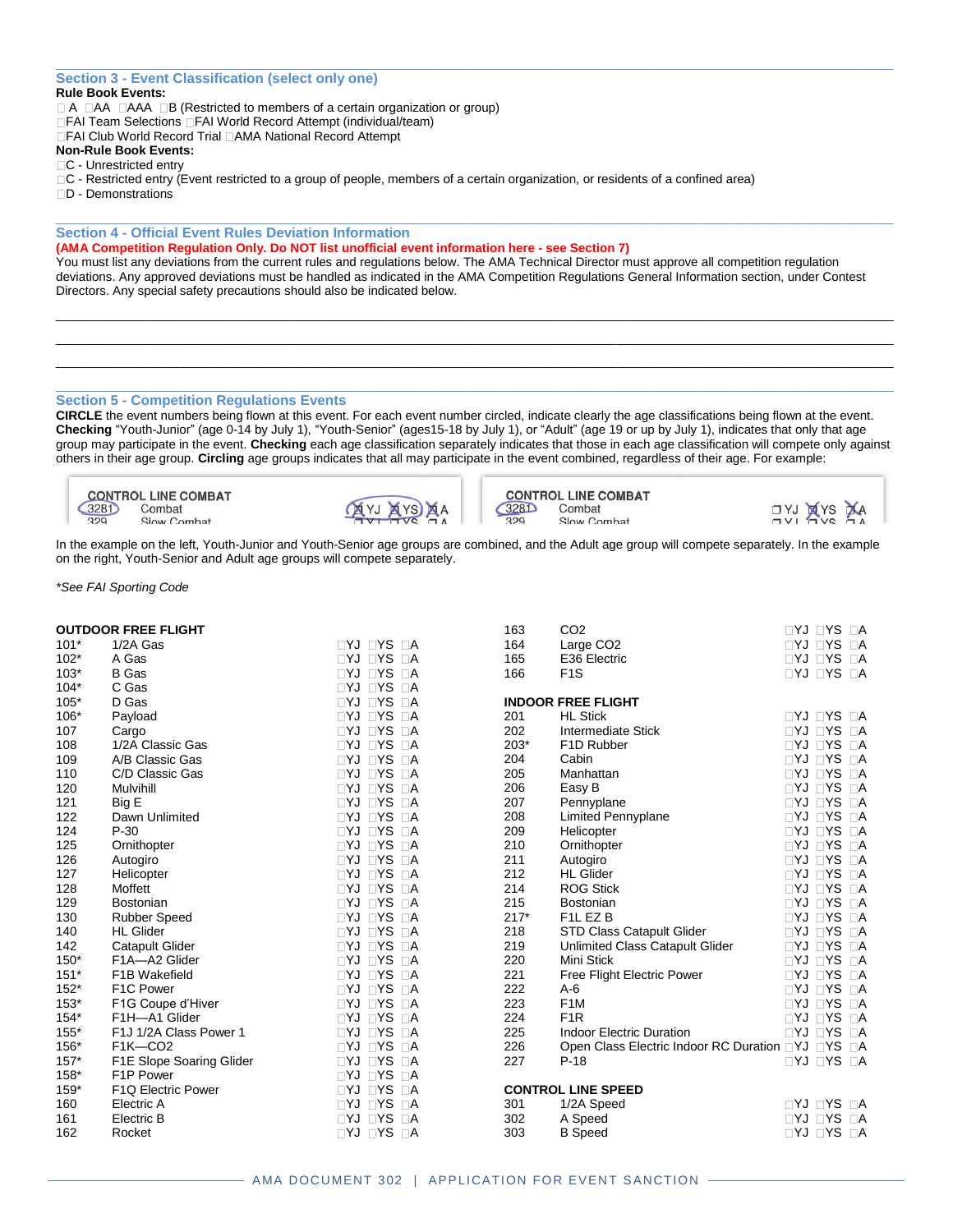| 304    | D Speed                                            | □YJ □YS □A                   |                  | <b>RC SCALE AEROBATICS</b>                             |                                                              |
|--------|----------------------------------------------------|------------------------------|------------------|--------------------------------------------------------|--------------------------------------------------------------|
| 305    | 1/2A Profile Proto                                 | $\Box YJ \Box YS \Box A$     | 411              | Scale Aerobatics/Basic                                 | $\Box YJ$ $\Box YS$ $\Box A$                                 |
| 306    | 21 Proto                                           | $\Box YJ \Box YS \Box A$     | 412              | Scale Aero/Sportsman                                   | $\Box YJ \Box YS \Box A$                                     |
| 307    | 21 Sport Speed                                     | □YJ □YS □A                   | 413              | Scale Aero/Advanced                                    | $\Box YJ$ $\Box YS$ $\Box A$                                 |
| 308    | Formula 40                                         | □YJ □YS □A                   | 414              | Scale Aero/Unlimited                                   | $\Box YJ$ $\Box YS$ $\Box A$                                 |
| 309    | Jet                                                | □YJ □YS □A                   | 415              | Scale Aero/Intermediate                                | $\Box YJ$ $\Box YS$ $\Box A$                                 |
| $310*$ | F2A Speed                                          | $\Box YJ \Box YS \Box A$     |                  |                                                        |                                                              |
| 334    | Electric Class A - CL Speed                        | $\Box YJ \Box YS \Box A$     | <b>RC PYLON</b>  |                                                        |                                                              |
| 335    | Electric Class B - CL Speed                        | $\Box YJ \Box YS \Box A$     | 421              | F1Sport Pylon                                          | □YJ □YS □A                                                   |
|        |                                                    |                              | 422              | Q-40 Pylon                                             | $\Box YJ$ $\Box YS$ $\Box A$                                 |
|        | <b>CONTROL LINE RACING</b>                         |                              | 423              | 1/2A Pylon                                             | $\Box YJ$ $\Box YS$ $\Box A$                                 |
| 311    | <b>Rat Racing</b>                                  | $\Box YJ \Box YS \Box A$     | 424              | <b>Sport Quickie</b>                                   | $\Box YJ$ $\Box YS$ $\Box A$                                 |
| 312    | Slow Rat                                           | <b>DYJ DYS DA</b>            | 426              | <b>Super Sport Quickie</b>                             | □YJ □YS □A                                                   |
| 313    | 1/2A Mouse-I                                       | $\Box YJ \Box YS \Box A$     | 427*             | F3D Pylon                                              | $\Box YJ$ $\Box YS$ $\Box A$                                 |
| 314    | 1/2A Mouse-II                                      | $\Box YJ \Box YS \Box A$     |                  |                                                        |                                                              |
| 315    | 1/2A Scale-I                                       | $\Box YJ \Box YS \Box A$     |                  | <b>RC HELICOPTER</b>                                   |                                                              |
| 316    | 1/2A Scale-II                                      | □YJ □YS □A                   | 431              | Class I                                                | □YJ □YS □A                                                   |
| 317    | Scale Racing                                       | □YJ □YS □A                   | 432              | Class II                                               | $\Box YJ \Box YS \Box A$                                     |
| $318*$ | F <sub>2</sub> C Team Race                         | □YJ □YS □A                   | 433              | Class III                                              | <b>OYJ DYS DA</b>                                            |
|        |                                                    |                              | 434*             | F3C Helicopter                                         | $\Box YJ$ $\Box YS$ $\Box A$                                 |
|        | <b>CONTROL LINE NAVY CARRIER</b>                   |                              | 435*             | F3N Helicopter Freestyle                               | $\Box YJ \Box YS \Box A$                                     |
| 319    | Navy Carrier-I                                     | $\Box YJ$ $\Box YS$ $\Box A$ | 518              | Scale RC Helicopter                                    | $\Box YJ$ $\Box YS$ $\Box A$                                 |
| 320    | Navy Carrier-II                                    | $\Box YJ \Box YS \Box A$     |                  |                                                        |                                                              |
| 321    | Navy Carrier (Profile)                             | $\Box YJ \Box YS \Box A$     |                  | <b>RC SOARING</b>                                      |                                                              |
| 340    | Electric Class I                                   | $\Box YJ \Box YS \Box A$     | 442              | Thermal Soaring-Two-Meter (B)                          | $\Box YJ$ $\Box YS$ $\Box A$                                 |
| 341    | Electric Class II                                  | $\Box YJ$ $\Box YS$ $\Box A$ | 444              | Thermal Soaring-Unlimited (D)                          | $\Box YJ \Box YS \Box A$                                     |
| 342    | <b>Electric Profile</b>                            | $\Box YJ \Box YS \Box A$     | 445*             | F3B Thermal Soaring                                    | $\Box YJ$ $\Box YS$ $\Box A$                                 |
|        |                                                    |                              | 446*             | F3H Cross Country                                      | $\Box YJ$ $\Box YS$ $\Box A$                                 |
|        | <b>CONTROL LINE PRECISION AEROBATICS</b>           |                              | 455*             | F3F Slope Soaring                                      | $\Box YJ \Box YS \Box A$                                     |
| 322    | <b>Precision Aerobatics</b>                        | $\Box YJ \Box YS \Box A$     | 456*             | F3J Thermal Duration Gliders                           | $\Box YJ$ $\Box YS$ $\Box A$                                 |
| 323    | <b>Beginner Skill Class</b>                        | $\Box YJ \Box YS \Box A$     | 458              |                                                        | □YJ □YS □A                                                   |
| 324    | Intermediate Skill Class                           | $\Box YJ \Box YS \Box A$     | 460              | <b>RC Slope Soaring Combat</b><br><b>RES Sailplane</b> | $\Box YJ$ $\Box YS$ $\Box A$                                 |
| 325    |                                                    | $\Box YJ$ $\Box YS$ $\Box A$ |                  |                                                        | $\Box YJ$ $\Box YS$ $\Box A$                                 |
| 326    | <b>Advanced Skill Class</b>                        | $\Box YJ \Box YS \Box A$     | 461<br>462*      | Nostalgia Sailplane<br>F3K HL Glider                   |                                                              |
| 327*   | <b>Expert Skill Class</b><br><b>F2B Aerobatics</b> | $\Box YJ$ $\Box YS$ $\Box A$ | 463              | <b>ALES</b>                                            | $\Box YJ \Box YS \Box A$<br>$\Box YJ$ $\Box YS$ $\Box A$     |
|        |                                                    |                              | 464*             | F5J                                                    | $\Box YJ$ $\Box YS$ $\Box A$                                 |
|        | <b>CONTROL LINE COMBAT</b>                         |                              |                  |                                                        |                                                              |
| 3281   | Combat                                             | $\Box YJ \Box YS \Box A$     |                  | <b>RC FIXED-WING SCALE</b>                             |                                                              |
| 329    | Slow Combat                                        | $\Box YJ \Box YS \Box A$     | 511              | RC Sportsman Sport Scale                               | $\Box YJ \Box YS \Box A$                                     |
|        |                                                    | $\Box YJ$ $\Box YS$ $\Box A$ | 512              | <b>RC Expert Sport Scale</b>                           | <b>OYJ DYS DA</b>                                            |
| 330    | 1/2A Combat                                        | <b>DYJ DYS DA</b>            | 513              | RC Sportsman/Expert Combined                           | $\Box YJ \Box YS \Box A$                                     |
| $331*$ | F2D Combat                                         |                              |                  |                                                        |                                                              |
|        |                                                    |                              | 515              | <b>RC Designer Scale</b>                               | $\Box YJ$ $\Box YS$ $\Box A$                                 |
| 509    | <b>CONTROL LINE SCALE</b><br>CL Sport Scale        | $\Box YJ \Box YS \Box A$     | 516*<br>517      | F4C RC Scale<br>RC Sport Scale Soaring                 | $\Box YJ$ $\Box YS$ $\Box A$<br>$\Box YJ$ $\Box YS$ $\Box A$ |
|        |                                                    |                              |                  |                                                        | <b>OYJ DYS DA</b>                                            |
| 521    | <b>CL Profile</b>                                  | □YJ □YS □A                   | 520              | <b>RC Fun Scale</b>                                    |                                                              |
| 526    | CL Fun Scale                                       | $\Box YJ$ $\Box YS$ $\Box A$ | 522              | <b>RC Team Scale</b>                                   | $\Box YJ$ $\Box YS$ $\Box A$                                 |
| 527    | <b>CL Team Scale</b>                               | $\Box YJ$ $\Box YS$ $\Box A$ | 523              | Open Scale                                             | $\Box YJ$ $\Box YS$ $\Box A$                                 |
| 528    | <b>CL Authentic Scale</b>                          | $\Box YJ$ $\Box YS$ $\Box A$ |                  |                                                        |                                                              |
| 529    | CL 1/2 A Scale                                     | <b>DYJ DYS DA</b>            |                  | <b>SPECIAL EVENTS</b>                                  |                                                              |
|        |                                                    |                              | 701              | <b>AMA Vintage</b>                                     | <b>TYJ TYS TA</b>                                            |
|        | <b>CONTROL LINE SPECIAL EVENTS</b>                 |                              | 702              | <b>RC</b> Duration                                     | $\Box YJ \Box YS \Box A$                                     |
| 332    | Endurance                                          | $\Box YJ \Box YS \Box A$     | 703              | Climb and Glide                                        | $\Box YJ \Box YS \Box A$                                     |
| 333    | Dive Bombing & Strafing                            | <b>DYJ DYS DA</b>            | 705              | RC Competition Fun Fly                                 | $\Box YJ$ $\Box YS$ $\Box A$                                 |
|        | <b>RC AEROBATICS</b>                               |                              | <b>RC COMBAT</b> |                                                        |                                                              |
| 401    | Sportsman Pattern                                  | $\Box YJ \Box YS \Box A$     | 750              | Scale RC Combat (all classes)                          | $\Box YJ$ $\Box YS$ $\Box A$                                 |
| 402    | Intermediate Pattern                               | $\Box YJ$ $\Box YS$ $\Box A$ | 755              | Open RC Combat (all classes)                           | $\Box YJ \Box YS \Box A$                                     |
| 403    | <b>Advanced Pattern</b>                            | □YJ □YS □A                   | 760              | <b>SSC Combat</b>                                      | $\Box YJ$ $\Box YS$ $\Box A$                                 |
| 404    | <b>Masters Pattern</b>                             | $\Box YJ$ $\Box YS$ $\Box A$ | 761              | 2948 Scale R/C Combat                                  | $\Box YJ \Box YS \Box A$                                     |
| 406*   | F3A Pattern                                        | $\Box YJ \Box YS \Box A$     |                  |                                                        |                                                              |
| 407*   | F3P Indoor                                         | $\Box YJ \Box YS \Box A$     |                  |                                                        |                                                              |
|        |                                                    |                              |                  |                                                        |                                                              |

### **Section 6 - Affirmation**

I will endeavor, to the best of my ability, to ensure that all operations in connection with this event will be conducted in compliance with the Academy of Model Aeronautics Safety Code, with particular attention to not allowing the operation of models that exceed the 55-pound weight limit, **unless proper documentation has been provided.**

 $\_$  , and the state of the state of the state of the state of the state of the state of the state of the state of the state of the state of the state of the state of the state of the state of the state of the state of the

I understand that violation of the Safety Code during this sanctioned event may invalidate the liability protection insurance provided by the Academy of Model Aeronautics, Incorporated, and may void the sanction.

I certify that the rulebook events will be conducted according to the official Competition Regulations, except for any deviations listed on this card and in the event advertising.

I further understand that I, or a properly designated alternate (see Sanctioned Events, item 2.5) am expected to be in attendance at the site for the duration of the event. I also acknowledge that it is my responsibility to verify that all contestants are current AMA members and have the appropriate Membership card or receipt.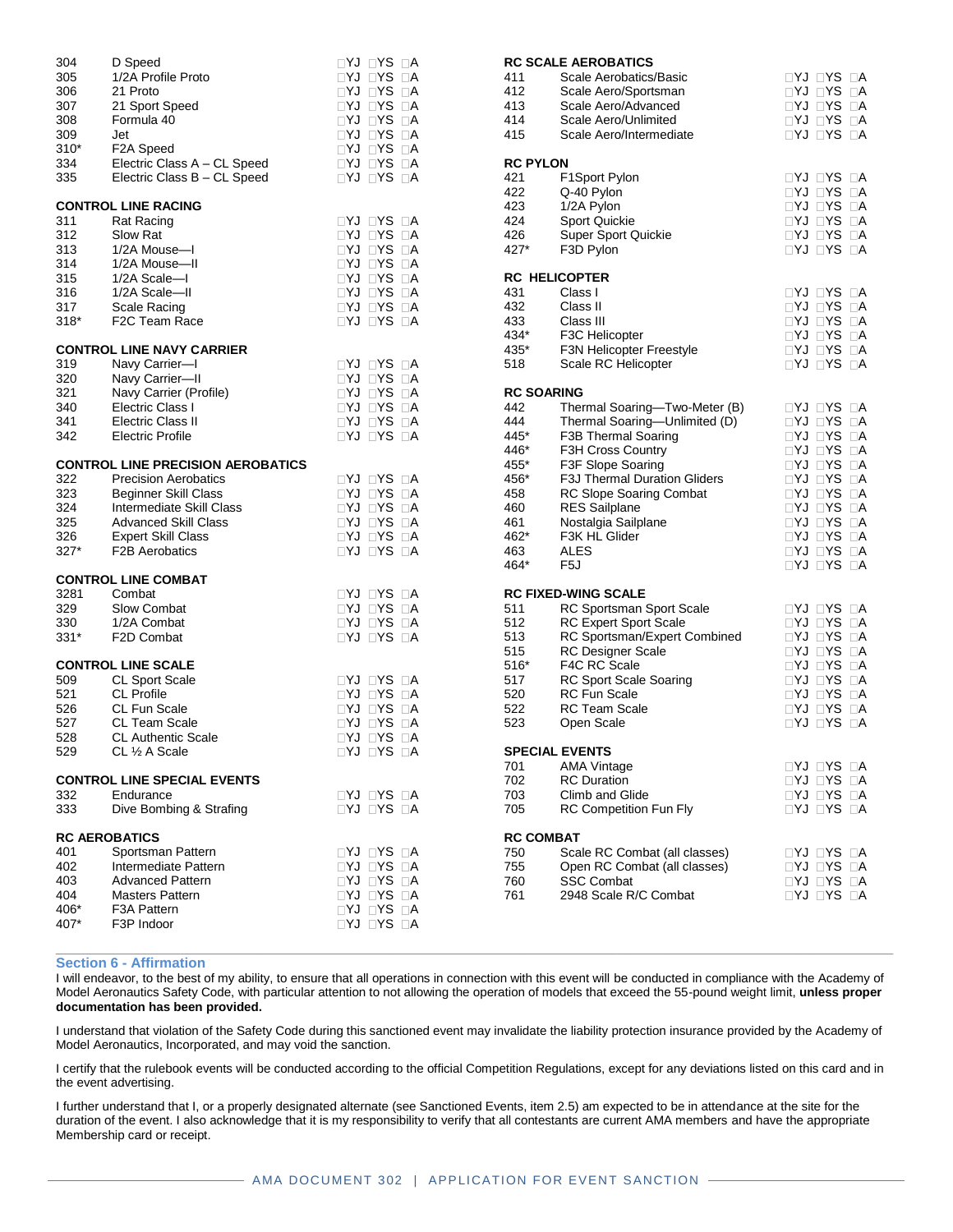| Contest Director/Event Manager Signature:               |        | Date: |  |
|---------------------------------------------------------|--------|-------|--|
| Alternate Contest Director/Even Manager (please print): |        |       |  |
| AMA No.:                                                | Phone: |       |  |

#### **\*\*\*Attention Contest Directors/Event Managers\*\*\***

*All documentation will be sent electronically to the e-mail address contained within your membership record. Membership records can be accessed and or updated at www.modelaircraft.org under the "Members Only" section. For those without an active email account, we will continue to send your documentation via US Mail.*

Only AMA membership holders are permitted to fly in this event. The only acceptable proof of AMA membership is the showing of a current membership card or receipt of dues payment by another Contest Director/Event Manager within 30 days prior to the event. Lack of such proof requires collection of membership fee prior to flying. (Duplicate payments are returned by Headquarters to the applicant, after the event.)

AMA's purpose in issuing sanctions is to avoid conflicts between events of like size and interest; and also to inform AMA members concerning events and award schedules. But AMA assumes no responsibility for the sponsor(s) and does not guarantee award of any of the advertised prizes other than established national awards. The sanction will not be issued unless the Contest Director/Event Manager is licensed for the year in which the meet is scheduled. Contest Director/Event Manager membership fees may accompany the sanction application.

All AMA sanctioned event sponsors are provided with comprehensive liability protection, when the operation of the model aircraft is in compliance with the AMA Safety Code. This coverage includes both model flying and non-flying accidents which may involve participants, AMA officials and spectators. NO COVERAGE IS PROVIDED FOR ACCIDENTS INVOLVING THE USE OF FULL-SCALE AIRCRAFT (SUCH AS FOR MODEL SPOTTING FROM THE AIR OR DEMONSTRATIONS AT AIR SHOWS). Flying site owners can also be provided with liability protection as additional insureds. However, this must be applied for by using the application form for insuring flying site owners. This form is furnished as part of the sanction kit. If necessary, an application form can be obtained by calling the AMA Competitions Department or from www.modelaircraft.org. It is required that application forms be submitted in writing prior to the actual event. Phone call requests for certificates will not be accepted or processed. A certificate will be issued and returned to you. The insurance certificate is proof of \$2,500,00 liability protection for the named additional insured. The original white copy should be provided to the named party. Please note that there is a \$25.00 fee for each "additional insured" certificated issued. In sanctioned racing events involving model aircraft weighing over 20 pounds, additional primary coverage is required.

In cases where the flying site owner is already issued a Certificate of Insurance under a club charter, no further application is necessary as this sanctioned event is automatically covered.

If application has been made in advance and insurance documents have not been received two weeks prior to the event date, please call the Competition Department for follow-up. DO NOT WRITE AS THERE IS NOT SUFFICIENT TIME. Any questions regarding coverage as to who is insured or protected should be addressed to AMA to avoid misunderstanding.

 $\_$  , and the state of the state of the state of the state of the state of the state of the state of the state of the state of the state of the state of the state of the state of the state of the state of the state of the

#### **Section 7 - Event Publication Information**

As part of your event an event listing will appear in "Sanctioned Event Calendar" both in Model Aviation magazine and on the AMA web site. This listing is free and automatic as part of your sanctioned event. The pertinent information in Sections 1-5 of the sanction application will be included in the listing; you may list some additional wording to be included. This space is suggested for the description of unusual or special events, unofficial events, or significant aspects of a meet. **Your listing is limited to approximately 300 characters including the information in Sections 1-5.** You may use the "additional wording" section to fill in more details regarding your event as long as you don't exceed the 300-character limit. Listings exceeding the limit will be truncated as necessary to fit the limit. Information must be filled in EXACTLY as you wish it to appear. **Please print legibly or type the information so it is easy to read.** Your sanction application **MUST** arrive at AMA HQ a minimum of ninety (90) days prior to your event and/or *Model Aviation* cover date to assure at least one appearance in *Model Aviation*. Shorter lead time will result in publication only on the AMA web site. Sanction applications may be submitted up to one year in advance of the event date; doing so will assure maximum exposure in *Model Aviation* and on the AMA website.

## **Please complete all fields you wish to publish.**

#### **Supplemental (Display) Ad Information and Policy**

Ads and payment must be received by the 14th of the second month proceeding the issue date. For example: April 14th for the June issue.

#### **Please select the cover issue(s) in which you would like your ad to display\*:**

January February March April May June July August September October November December *\*Note: only three months of calendar info is published per issue of* Model Aviation*. For example: the January cover issue lists events held in January, February, and March only.*